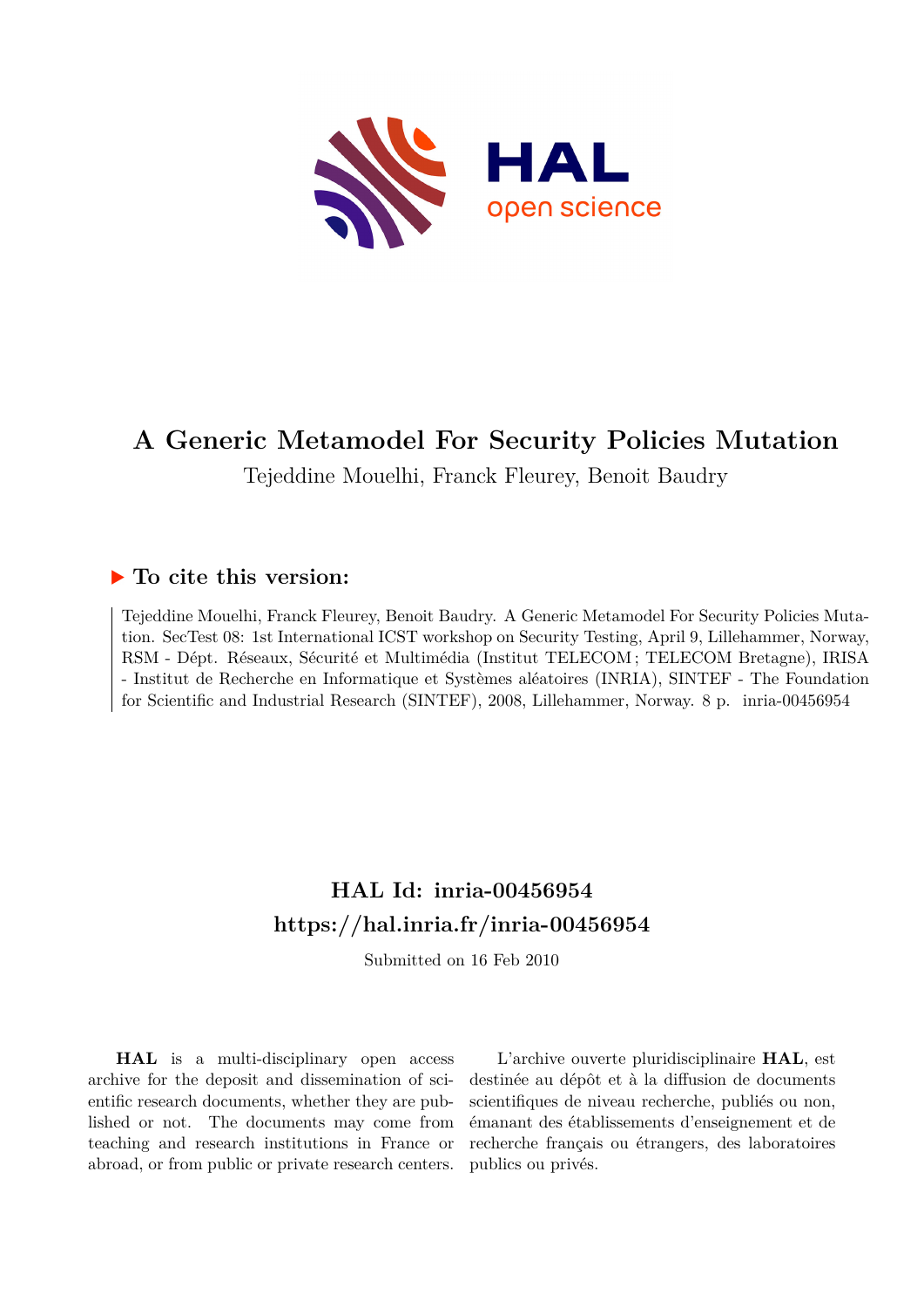## **A Generic Metamodel For Security Policies Mutation**

Tejeddine Mouelhi IT-Telecom Bretagne 35576 Cesson Sévigné Cedex, France tejeddine.mouelhi@telecom-bretagne.eu

Franck Fleurey SINTEF P.O. Box 124 Blindern N-0314 Oslo, Norway franck.fleurey@sintef.no

Benoit Baudry IRISA- 35042 Rennes Cedex, France bbaudry@irisa.fr

**Abstract.** *We present a new approach for mutation analysis of Security Policies test cases. We propose a metamodel that provides a generic representation of security policies access control models and define a set of mutation operators at this generic level. We use Kermeta to build the metamodel and implement the mutation operators. We also illustrate our approach with two successful instantiation of this metamodel: we defined policies with RBAC and OrBAC and mutated these policies.* 

## **1 Introduction**

Access control policies are a among the most important security mechanisms necessary to increase the confidence in a system. Verifying that the implementation does not contain flaws or security breaches is thus a critical task. Testing security policies is a possible approach to fulfill this objective that requires generating efficient test cases. One strategy to evaluate the efficiency of these test cases is to perform mutation analysis [1] which has proved its effectiveness in many fields in the past.

The main idea behind mutation analysis is that a good set of test cases should be able to detect common faults that can occur in a program. When validating the efficiency of a set of test cases for a particular system under test, the analysis consists in injecting errors in the program to create mutant versions. All the test cases are then executed again each mutant and a mutation score is computed as the rate of mutants that are detected by one test case at least. An important assumption for this analysis is that the errors that are injected are relevant of most types of faults can occur. The different faults are modeled as mutation operators and systematically injected in the whole program when performing the experiment.

In recent works, mutation analysis has been applied to security policies testing [2, 3]. The main idea is to inject flaws into the security policy to get a set of mutant policies. Then, the efficiency of the security tests is evaluated by the rate of mutants that can reveal

the injected flaws by distinguishing between the initial policy and mutant.

In this paper, we propose a generic metamodel for security policies formalisms. It captures the necessary concepts to express various rule-based security policy formalisms (*e.g.* R-BAC [4], MAC [5, 6] DAC [7] OrBAC [8]). This metamodel thus allows a modeler to design a new formalism and to model policies according to this formalism. Based on this generic definition of a security policy formalism, we express mutation operators that can apply to all rule-based formalisms. This generic definition of mutation operators will allow us to study mutation analysis for various security policy formalisms without implementing the same mutation operators as many times as there formalisms.

To validate this approach, we have implemented the generic security metamodel and the mutation operators within the Kermeta environment. We have then successfully instantiated the metamodel to define the OrBAC and RBAC security formalisms and to model a security policy for a library system using these two formalisms. We have also been able to automatically mutate both policies and produce a set of faulty policies. It is interesting to notice that the same mutation operator, depending on the formalism (RBAC, OrBAC etc.), produces very different mutants in terms of the simulated flaws.

The rest of the paper is organized as follows. In the next section, the existing approaches applying mutation testing to security policies are presented with a focus on the mutation operators. Section 3 presents the background and the generic metamodel. In Section 4, we show some examples highlighting how the mutation operators were implemented.

## **2 Background**

In this section, we first discuss the previous approaches that applied mutation analysis for security policies. Then, we introduce metamodelling and the Kermeta tool used to build our generic metamodel.

> **IFFF Computer** society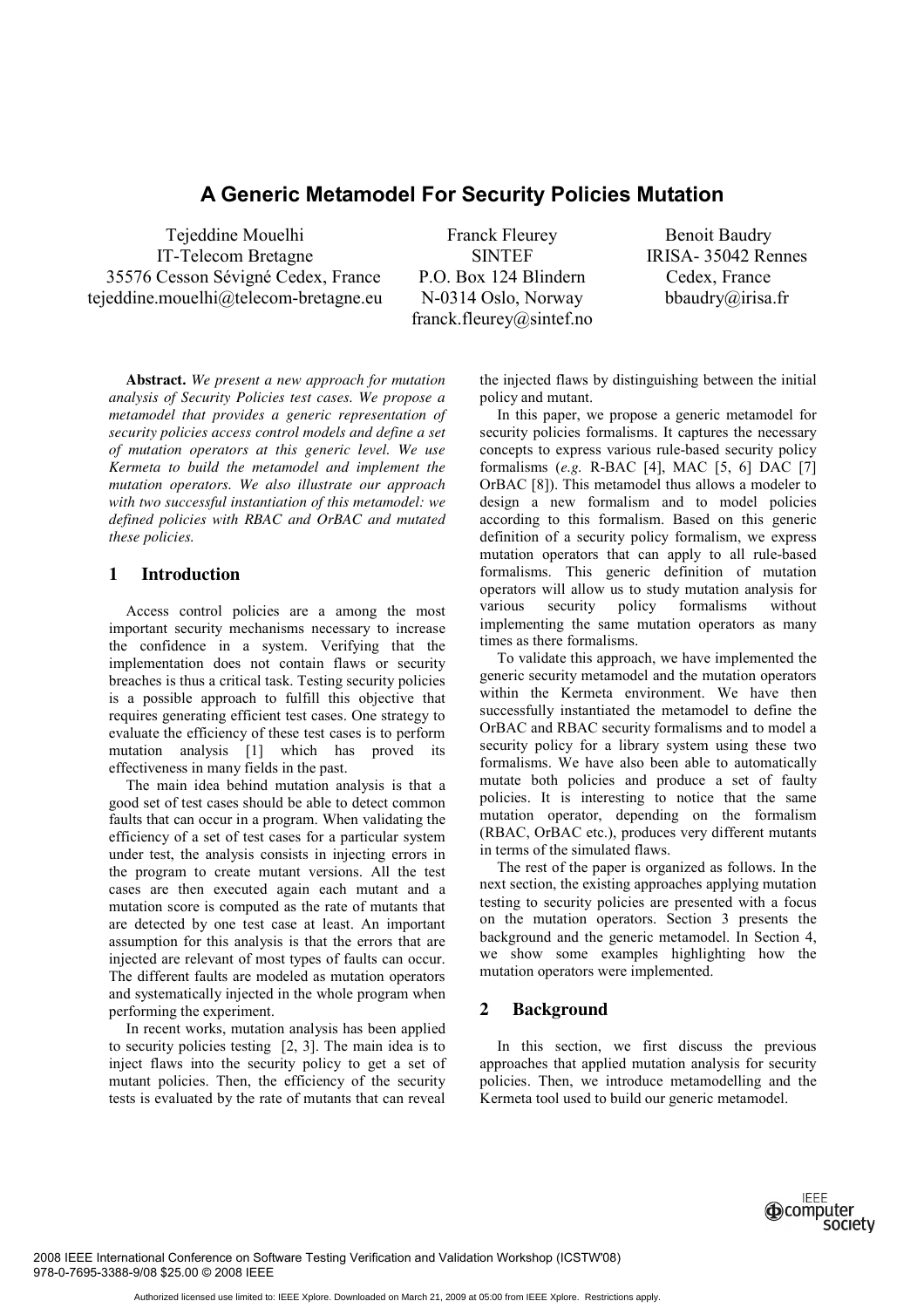## **2.1 Mutation for security policies**

Two different works have applied mutation analysis to security policies. We start by presenting the work of Xie et al. [2] who applied mutation to XACML. Then we summarize our previous work [3, 9] where we applied mutation analysis to OrBAC policies.

#### **a Mutation applied to XACML**

Xie et al. [2] applied mutation to XACML testing. XACML is an Oasis standard XML syntax for defining security policies. A framework is available that facilitates PDP (policy decision point) implementation. One of the difficulties of XACML is its complexity. They used mutation to evaluate different structural coverage criteria for XMACML policies tests generation and selection which they proposed in a previous work.

 They proposed several mutation operators. The majority of these operators is platform dependant and is related to the way XACML expresses policies and rules. Here are some examples of operators:

- $\triangleright$  RTT: Policy Set Target True: Removes the target tag. The rule will be applied to all requests.
- $\triangleright$  CPC: Changes the combining algorithms (these algorithms allow to decide what rules/policies are applied).
- ¾ CRE: Changes the rule type (Deny becomes Allow and Allow becomes Deny).

These operators are efficient for revealing test cases weaknesses. In fact, a subset of operators (like RTT) emulates all possible syntactic faults w.r.t XACML syntax. In addition, other operators (CPC and CRE for example) emulate semantic faults.

The CRE which replaces permissions with prohibitions can be reused as a generic operator for security policies that have rule status (deny or accept).

In our approach, we tried to find out the operators that can be reused and included in the metamodel for security mutation operators. The CRE operator is one of these operators.

#### **b Mutation applied to OrBAC**

In a previous work [3, 9], we applied mutation analysis in order to qualify test cases for OrBAC (Organization Based Access Control) models.

An OrBAC security rule can be a permission, prohibition or obligation. A rule has 5 parameters (called entities): an organization, a role, an activity, a view and a context. To increase modularity for the definition of security rules, OrBAC enables the definition of hierarchies for entities. In that case, rules defined on high level entities are inherited by the subentities. An advantage of OrBAC is that is has a tool called MotOrBAC [10] that allows to define, administer policies and check conflicts.

We proposed a set of mutation operators that are adapted to OrBAC. Here are some examples:

- $\triangleright$  PPR: replaces permission with prohibition.
- $\triangleright$  CRD: replaces a rule context with a different one.
- $\triangleright$  APD: replaces a rule activity with one of its descendants.
- $\triangleright$  ANR: adds a new rule.

As highlighted in the previous section, some operators are related to the OrBAC model. For example APD and CRD cannot be applied to RBAC policies. Nevertheless, we can reuse some of the proposed operators and make them generic. For example, The ANR operator is an excellent candidate.

#### **2.2 Metamodelling and Kermeta**

This section summarizes the intents of metamodelling and how the Kermeta environment fits in this modelling activity.

## **a Metamodelling**

Metamodelling [12, 13] consists in building a metamodel that defines a modeling language for a particular domain. The metamodel defines the concepts and relationships that describe the domain. A metamodel is a model itself that is expressed with a modeling language called the meta-metamodel. In the MDA context, the OMG has defined the MOF metametamodel [14] to define the basic structure of the metamodel. The OCL [15] can also be used to add constraints about the static semantics of the metamodel. These constraints define structural wellformedness rules that must be satisfied by any model that instantiates the metamodel. However, MOF and OCL are not designed for specifying the dynamic semantics of the language.

Concerning the dynamic semantics description of a metamodel, there is no standard language today. The Kermeta environment has been designed towards this purpose: it is an extension of MOF that allows defining operations in metamodels which instances are executable. Thus, using this metamodelling environment, it is possible to define metamodels which completely define a language for a particular domain. We have used this approach for implementing a requirement modeling language (presented in Section 4).

#### **b Kermeta**

Kermeta [11] is an open source metamodelling environment developed by the Triskell team at IRISA that is fully integrated with Eclipse. It has been designed as an extension to the meta-data language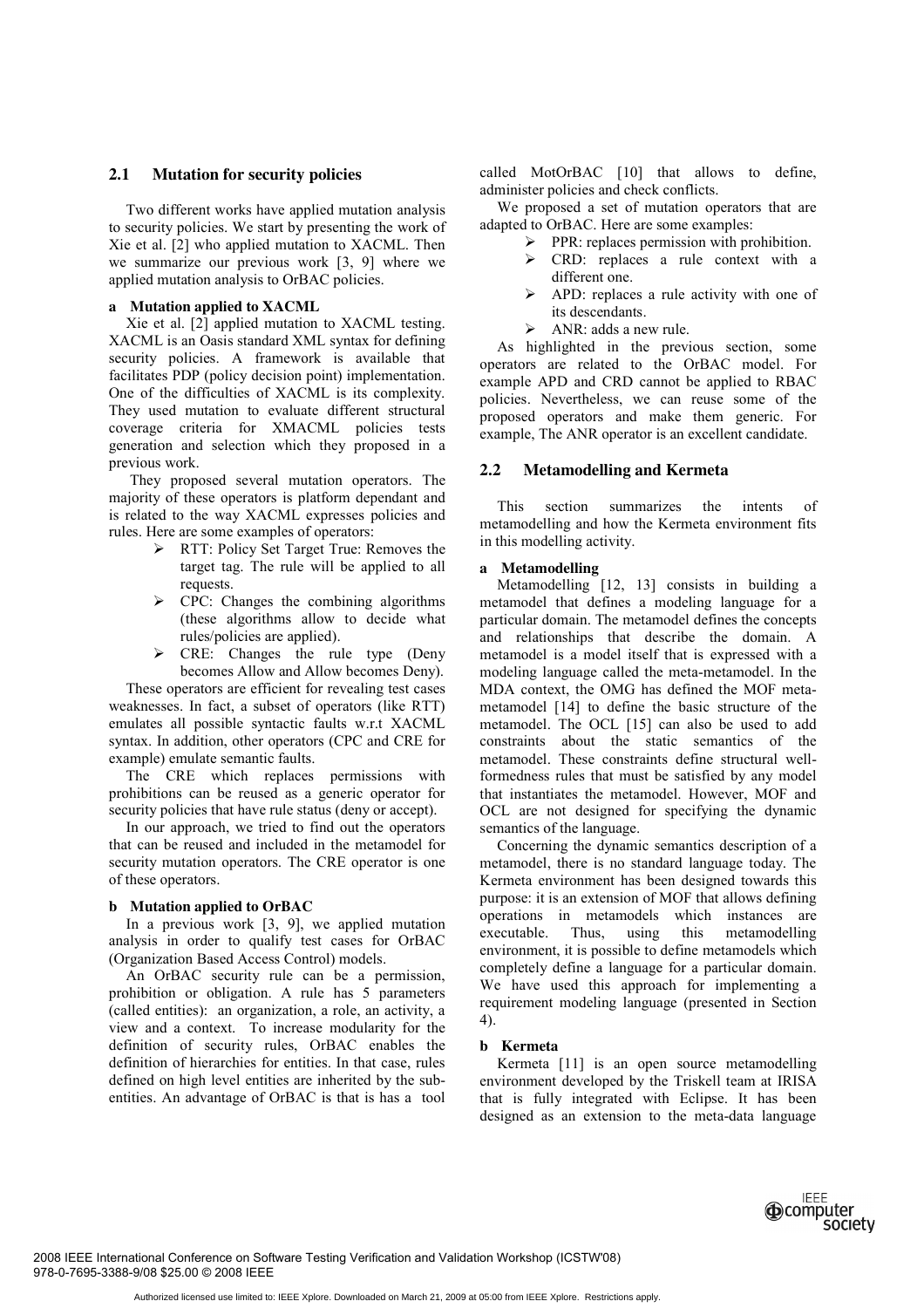EMOF [14] with an action language that allows specifying semantics and behavior of metamodels. The action language is imperative and object-oriented and is used to provide an implementation of operations defined in metamodels. A more detailed description of the language is presented in [16].

The Kermeta action language has been specially designed to process models. It includes both OO features and model specific features. Convenient constructions of the Object Constraint Language (OCL) such as closures (e.g. each, collect, select) are also available in Kermeta. The action language offered by Kermeta is well adapted to model-oriented activities such as:

- Specification of abstract syntax, static semantic (OCL) and dynamic semantics.
- $\triangleright$  model and metamodel simulation and prototyping
- $\triangleright$  model transformation
- $\triangleright$  aspect weaving

## **3 A generic framework for security policies**

In the literature, several security formalisms such as RBAC or OrBAC are based on the definition of security rules. Depending on the formalism, the type of rules and the entity they manipulate are different. The idea of the framework proposed in this section is to support the definition of security policies from these various formalisms in order to allow for the implementation of generic tools to manipulate the security models. In order to support this idea, the framework must thus allow defining all the different formalisms, and expressing models using those formalisms.

The framework is built around a metamodel which allows representing both particular rule-based security formalism (such as RBAC or OrBAC) and instances of this formalism that model actual security policies. The metamodel was defined using the Eclipse Modelling Framework and implemented within the Kermeta environment.

#### **3.1 Generic security metamodel**

Figure 1 presents the generic security metamodel. On the diagram all classes include a name attribute. In the implementation this attribute is factorized in a common super-class *NamedElement*.

The metamodel is divided in two parts: the three top classes (*PolicyType*, *ElementType* and *RuleType*) are the general concepts that allow defining any rule-based security policy formalism. The class PolicyType is the

root class for the definition of security formalism. Security formalism consists of a set of element types (*ElementType*) and a set of rule types (*RuleType*). Each rule type has a set of parameters which are typed by element types. In the following we present how these three classes can be instantiated to represent RBAC and OrBAC formalisms.



**Figure 1 – The meta-model for rule-based security formalisms** 

The three bottom classes (*Policy*, *Rule* and *Element*) on the diagram in Figure 1 allow defining actual security policies using a formalism defined with the three top classes. The class Policy is the root class to instantiate in order to create a security policy. Each policy must have a type (which is an instance of class *PolicyType* discussed in the previous paragraph) and contains elements and rules. The type of a policy constrains the types of elements and rules it can contain. Each element has a type which must belong to the element types of the policy type. If the *hierarchy* property of the element type is true, then the element can contain children of the same type as itself. This is used for example to define hierarchies of roles in OrBAC. Finally, rules can be defined by instantiating the Rule class. Each rule has a type which should again belong to the policy type. Each rule has a set of parameters which types should match the types of the parameters of the type of the rule.

In practice the metamodel was defined as an Ecore model in the EMF framework. The advantages of using EMF are:

> **IFFF @computer** society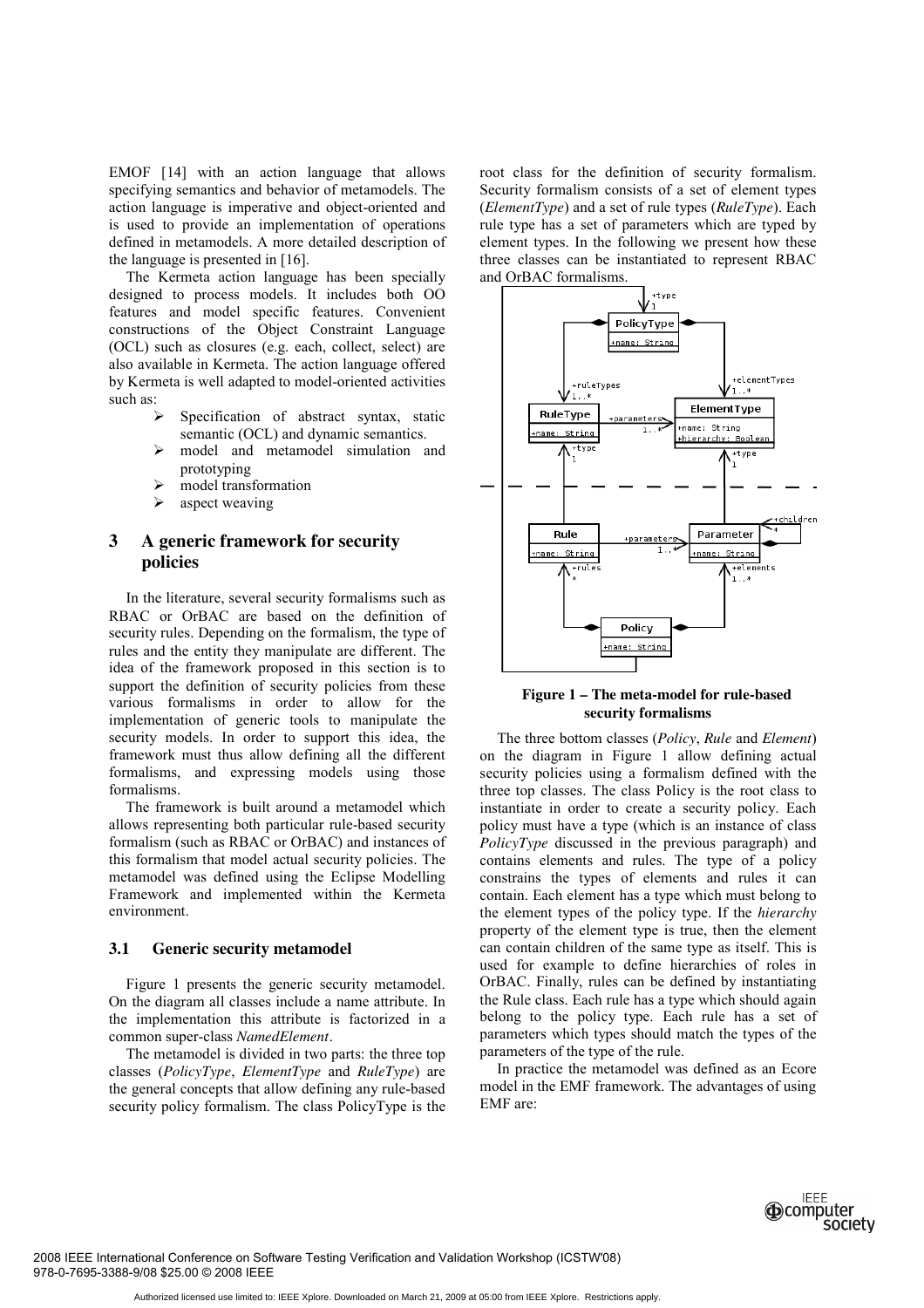- It generates editors that can be directly used to define security types and policies.
- It integrates smoothly in the Kermeta environment which is used to implement the mutation tool.

#### **3.2 Definition of types of security policies**

Figure 2 shows how the metamodel was instantiated to model OrBAC security policies. This figure is a snapshot of the model editor generated by EMF from the metamodel presented in the previous section. In OrBAC there are five types of entities: organizations, roles, activities, views and contexts. All these types were defined by instances of the ElementType class. Among these types of element, only Roles can be organized hierarchically.

OrBAC defines three types of rules: permission, prohibition and obligation. All three types of rule have the same five parameters: an organisation, a role, an activity, a view and a context.



← Element Type Constraint

#### **Figure 3 – RBAC model**

Figure 3 presents the RBAC model. In the same way as for the OrBAC model, the PolicyType class is instantiated to model RBAC. RBAC defines four types of entities: users, permissions, roles and constraints. RBAC associates users with roles on one hand and roles with permissions on the other hand. Two types of rules have to be defined:

- UserRole rules which have two parameters: a user and a role.
- RolePermission rules which have three parameters: a role, a permission and a constraint.

The examples of OrBAC and RBAC show how these two existing rule based security mechanisms can be modelled within the proposed framework. The next subsection shows an example of how actual policies can be modelled based on the definitions of these formalisms.

#### **3.3 Definition of actual security policies**

| LibraryOrBAC.xmi &<br>acm.ecore                     |                                                                |  |
|-----------------------------------------------------|----------------------------------------------------------------|--|
|                                                     | V & platform:/resource/SecurityMutation/model/LibraryOrBAC.xmi |  |
| $\triangledown$ $\blacklozenge$ Policy LibraryOrBAC |                                                                |  |
|                                                     | ← Element Student                                              |  |
|                                                     | ♦ Element Library                                              |  |
|                                                     | ← Element Borrow                                               |  |
| ♦ Element ModifyAccount                             |                                                                |  |
|                                                     | ♦ Element Book                                                 |  |
|                                                     | ← Element UserAccount                                          |  |
|                                                     | ♦ Element WorkingDays                                          |  |
|                                                     | ♦ Element Hollydays                                            |  |
|                                                     | ← Element Default                                              |  |
|                                                     | ▽ ◆ Element Personnel                                          |  |
|                                                     | ♦ Element Director                                             |  |
|                                                     | ♦ Element Secretary                                            |  |
|                                                     | ♦ Element CreateAccount                                        |  |
| $\triangle$ Rule R1                                 |                                                                |  |
| ← Rule R2                                           |                                                                |  |
| ♦ Rule R3                                           |                                                                |  |
| $\triangle$ Rule R4                                 |                                                                |  |
| $\triangle$ Rule R5                                 |                                                                |  |
|                                                     | X platform:/resource/SecurityMutation/model/OrBAC.xmi          |  |
|                                                     | Figure 4 – OrBAC security policy for a library<br>application  |  |

To illustrate the paper, we use the example of a library management system. Basically, the library system has various types of users: students, secretaries and a director. The students can borrow books from the library, the secretary manages the accounts of the students but only the director can create accounts. In the paper we only use a simplified version of the application with just a few security rules.

> **IFFF @computer** society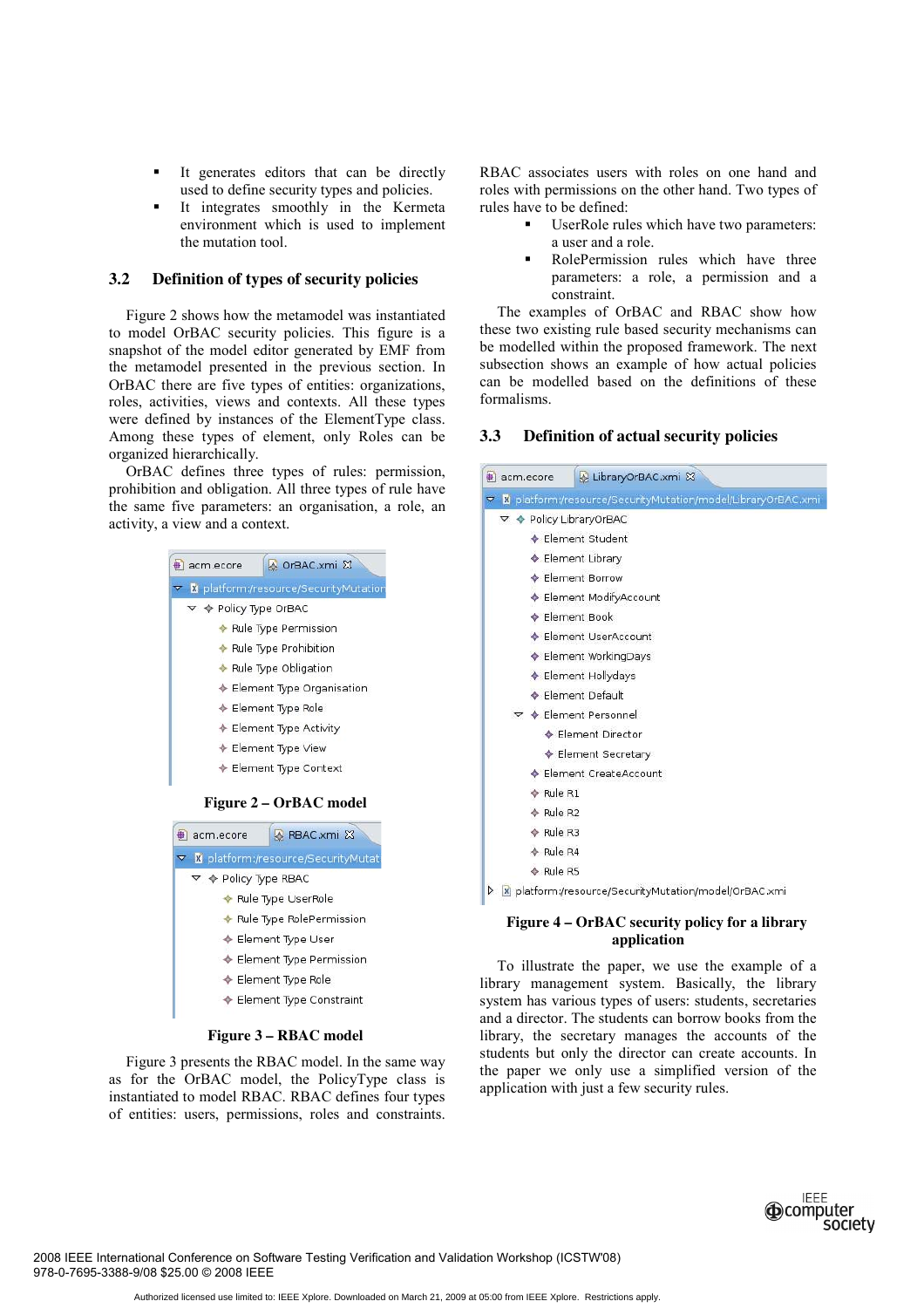In order to validate the proposed metamodel, we have modelled equivalent security policies for the application using both OrBAC and RBAC. Figure 4 shows a snapshot of the OrBAC policy in the editor generated by EMF. The model defines:

One organization : Library

- Four roles: Student, Personnel, Secretary and Director. Among these, the roles Secretary and Director are in fact sub-roles of Personnel.
- Three activities: Borrow, ModifyAccount and CreateAccount.
- Two views: Book and UserAccount.
- Two contexts: WorkingDays and Holidays.

To illustrate the paper we have modelled five security rules (R1 to  $\overline{RS}$ ) for the library:

R1 -> Permission(Library Student Borrow Book

WorkingDays)

- R2 -> Prohibition( Library Student Borrow Book Holidays )
- R3 -> Prohibition( Library Secretary Borrow Book Default )

R4 -> Permission( Library Personnel ModifyAccount

- UserAccount WorkingDays )
- R5 -> Permission( Library Director CreateAccount UserAccount WorkingDays )

| ▽ | 18 platform:/resource/SecurityMutation/model/LibraryRBAC.xmi |  |
|---|--------------------------------------------------------------|--|
|   | $\triangledown$ $\blacklozenge$ Policy LibraryRBAC           |  |
|   | $\triangleright$ $\blacklozenge$ Element Personnel           |  |
|   | ← Flement Student                                            |  |
|   | ← Element BorrowBook                                         |  |
|   | ♦ Element ModifyUserAccount                                  |  |
|   | ← Element alice                                              |  |
|   | ♦ Element yves                                               |  |
|   | Element romain                                               |  |
|   | ← Element CreateAccount                                      |  |
|   | ← Flement AllTime                                            |  |
|   | ← Element Hollydays                                          |  |
|   | ← Element WorkingDays                                        |  |
|   | $\Leftrightarrow$ Rule R1                                    |  |
|   | $\triangle$ Rule R2                                          |  |
|   | ← Rule R3                                                    |  |
|   | ← Rule R4                                                    |  |
|   | ← Rule R5                                                    |  |
|   | ← Rule R6                                                    |  |

**Figure 5 – RBAC security policy for a library application** 

A similar security policy was modeled based on RBAC. Figure 5 presents a snapshot of this model. It includes:

- Three users: alice, yves and romain.
- The same four roles as the OrBAC model.
- Three permissions: BorrowBook.
- ModifyUserAccount and CreateUserAccount.
- Two constraints: WorkingDays and Holidays.

Six rules were defined to associate users with roles on one hand and associate permissions with roles on the other hand:

#### **POLICY LibraryRBAC (RBAC)**

- R1 -> UserRole( romain Student )
- R2 -> UserRole( yves Director )
- R3 -> UserRole( alice Secretary )
- R4 -> RolePermission( Student BorrowBook WorkingDays )
- R5 -> RolePermission( Personnel ModifyUserAccount

WorkingDays )

R6 -> RolePermission( Director CreateAccount AllTime )

The next section reuses these examples to show how the generic mutation operators we propose can apply on both OrBAC and RBAC security policies.

## **4 The mutation operators and their implementation**

This section proposes mutation operators defined on the generic metamodel proposed in the previous section. Section 4.1 presents the specifications of the operators, Section 4.2 details their implementation within the Kermeta environment and Section 4.3 shows how they can be applied to the library example.

#### **4.1 Mutation operators**

We propose four mutation operators. Each operator inherits from the SPMutator class and implements the mutate method which returns a set of mutants. The SPMutator class is related to the SecurityPolicy class from the generic security framework. This association allows the operator classes to manipulate the security models.



**Figure 6. The mutation operator classes**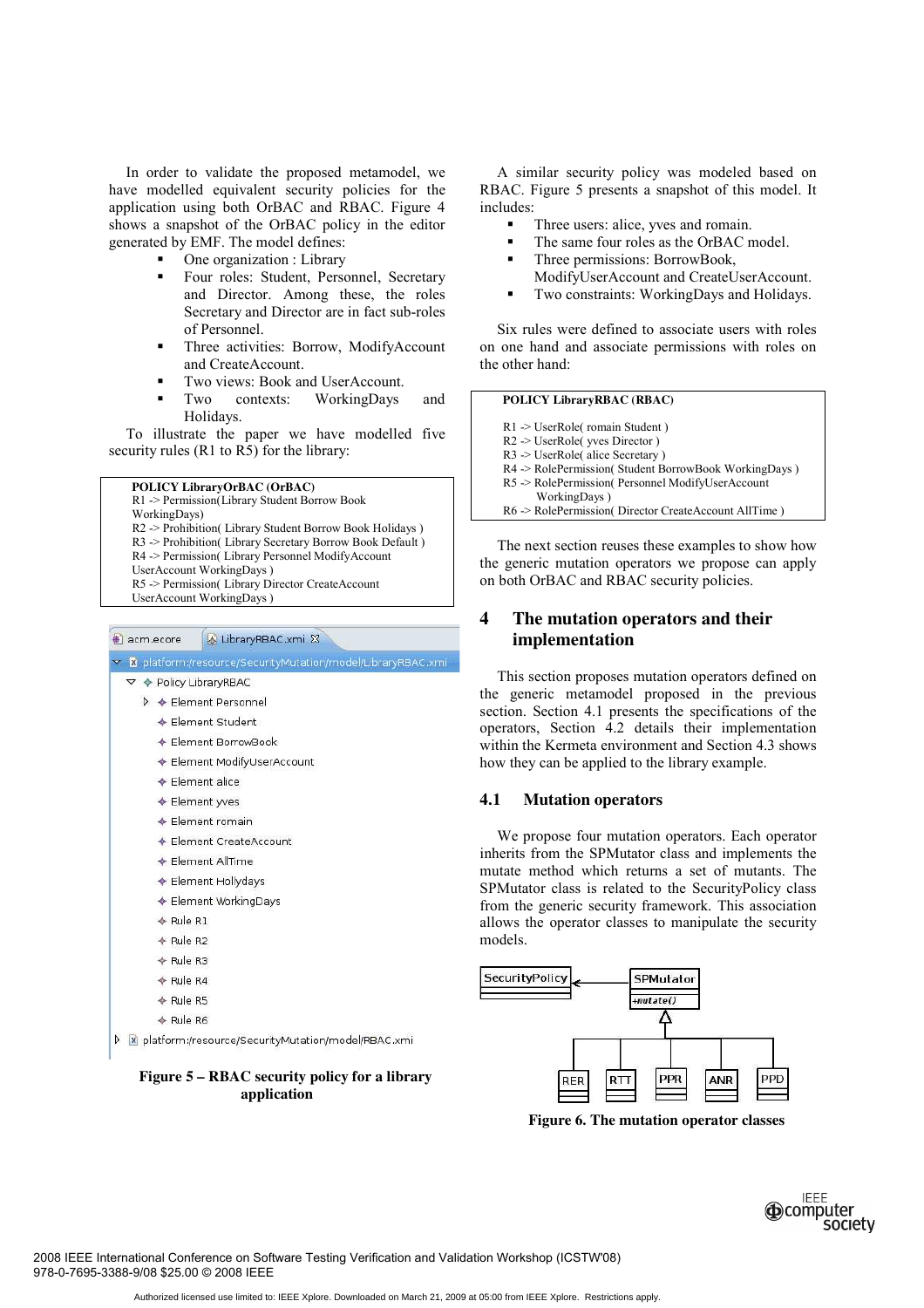The following table shows the details about each operator.

| <b>Operator Name</b> | <b>Definition</b>     |
|----------------------|-----------------------|
| <b>RTT</b>           | Rule type is replaced |
|                      | with another one      |
|                      | Replaces one rule     |
| <b>PPR</b>           | parameter with<br>a   |
|                      | different one         |
| <b>ANR</b>           | Adds a new rule       |
| <b>RER</b>           | Removes an existing   |
|                      | rule                  |
|                      | Replaces a parameter  |
| <b>PPD</b>           | with one of<br>its    |
|                      | descending parameters |

**Table 1- The mutation operators** 

It is worth noting that these operators are defined at the generic level independently from any security formalism (it can be based on RBAC, OrBAC or anything else). In fact, these operators are defined based only the metamodel classes:

**RTT:** Finds a first rule type that has the same parameter as the type of another rule type. Then it replaces the rule parameter of one rule having the first rule type with the other rule type.

**PPR:** Chooses one rule from the set of the rules, and then replaces one parameter with a different parameter. It uses the knowledge provided by the metamodel (by ruleType and parameterType classes) about how rules are constructed.

**ANR:** Uses the knowledge about the defined parameters and the way rules are built. Then it adds a new rule that is not specified.

**RER:** Chooses one rule and removes it.

**PPD:** Chooses one rule that contains a parameter that has descendant parameters (based on the parameters hierarchies that is defined) then replaces it with one of the descendants. The consequence here is that the derived rules will be deleted and only the rule with the descendant parameter remains.

## **4.2 Implementation in Kermeta**

Figure 7 shows the Kermeta code for the RER operator. The operator iterates on the set of rules and picks a rule to produce a mutant policy.

The Kermeta syntax and the use of metamodel allowed us to easily write the code for mutation operators that manipulate complex data structures such

as security policy models. This is the case for the PPR operator shown in 8.

```
class RER inherits SPMutator {
```

```
method mutate(p : Policy) : set Policy[*] is do
var mutant : Policy
result := Set <Policy>.new
// loop on rules
p.rules.each{ r |
    // create mutated policy
    mutant := p.copymutant.name := p.name + "-RER-" + r.name
    // remove one rule
    mutant.rules.remove(mutant.rules.detect{x | x.name == r.name})
    // adds the mutant policy
    result.add(mutant)
\overline{\ }end
```
#### **Figure 7 – The RER operator**

class PPR inherits SPMutator {

 $\overline{\ }$ 

```
method mutate(p : Policy) : set Policy[*] is do
var mutant : Policy
result := Set<Policy>.new
// loop on rules
p.rules.each{ rule |
    // loop on paramters
    rule.parameters.each{ param |
        // select a diffrent parameter having the same type
        p.elements.select{ e | e != param and e.type == param.type}.each { e |
            mutant := p.copymutant.name := p.name + "-PPR-" + rule.name + "-" + param.name + "-" + e.name
            var r : Rule init mutant.rules.detect{ x \mid x.name == rule.name }
            // the rule has now a diffrent parameter
            r.replaceParameter(r.parameters.detect{ u | u.name == param.name}, e)
            result.add(mutant)
       \left\{ \right\}\mathcal{L}\}end
```
## **Figure 8 – The PPR operator**

The PPR operator replaces rule parameters. It takes into account the type of parameter and produces all possible mutants by replacing on rule parameter with all possible parameters.

## **4.3 Examples**

We show here some examples of mutants obtained for both an OrBAC and RBAC policy: The original OrBAC policy:

> **IFFF @computer** society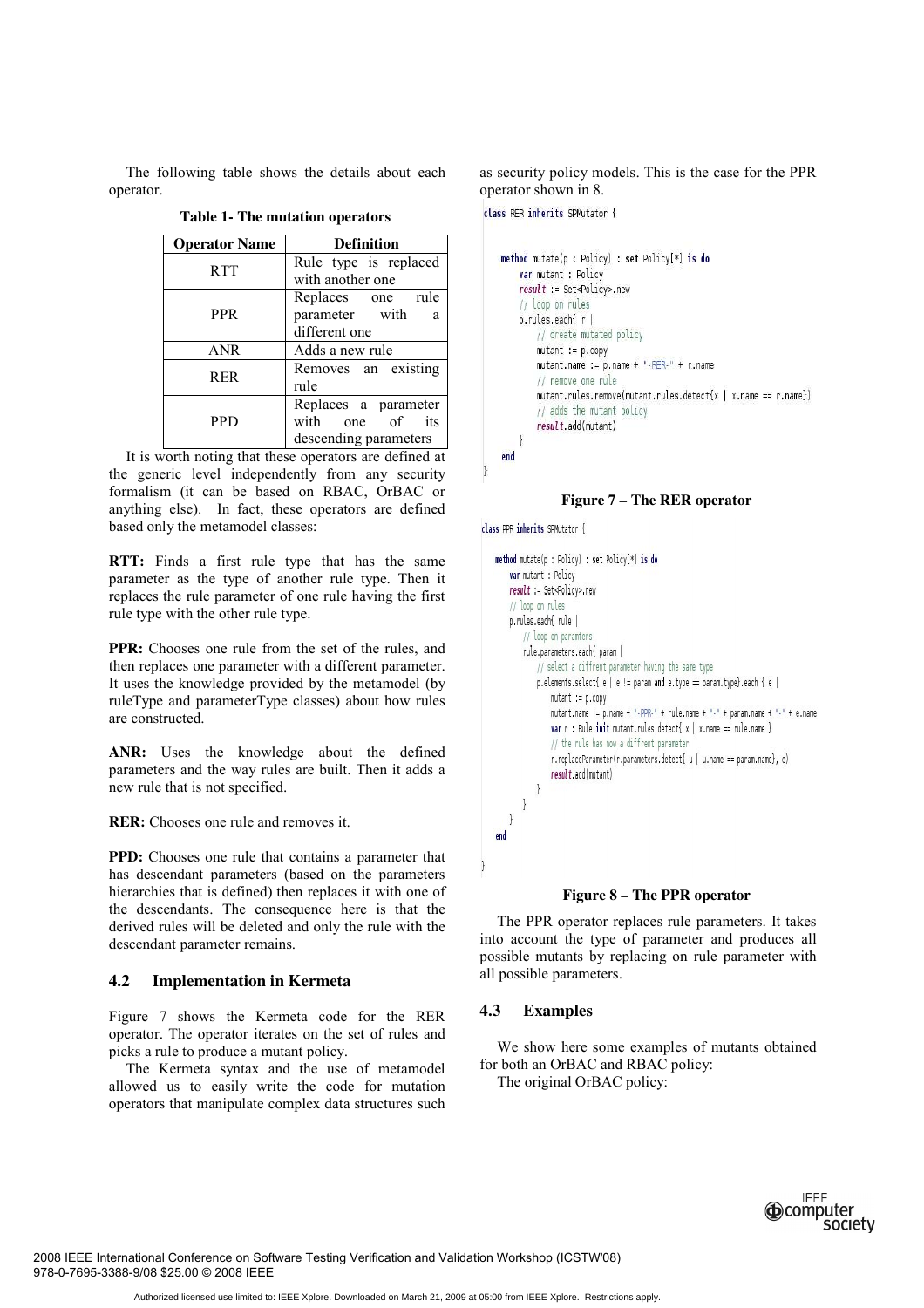#### **POLICY LibraryOrBAC (OrBAC)**  R1 -> Permission(Library Student Borrow Book WorkingDays) R2 -> Prohibition( Library Student Borrow Book Holidays ) R3 -> Prohibition( Library Secretary Borrow Book Default ) R4 -> Permission( Library Personnel ModifyAccount UserAccount WorkingDays ) R5 -> Permission( Library Director CreateAccount UserAccount WorkingDays )

#### Examples of mutants:

## **RER Mutant**

POLICY LibraryOrBAC-RER-R1 (OrBAC) R2 -> Prohibition( Library Student Borrow Book Holidays ) R3 -> Prohibition( Library Secretary Borrow Book Default ) R4 -> Permission( Library Personnel ModifyAccount UserAccount WorkingDays ) R5 -> Permission( Library Director CreateAccount UserAccount WorkingDays )

#### **RTT mutant**

 POLICY LibraryOrBAC-RTS-R4-Prohibition (OrBAC) R1 -> Permission( Library Student Borrow Book WorkingDays ) R2 -> Prohibition( Library Student Borrow Book Holidays ) R3 -> Prohibition( Library Secretary Borrow Book Default ) R4 -> Prohibition( Library Personnel ModifyAccount UserAccount WorkingDays ) R5 -> Permission( Library Director CreateAccount UserAccount WorkingDays )

Next, we present some examples of mutants related to an RBAC policy. The initial RBAC policy is presented bellow:

#### **POLICY LibraryRBAC (RBAC)**

- R1 -> UserRole( romain Student )
- R2 -> UserRole( yves Director )
- R3 -> UserRole( alice Secretary )
- R4 -> RolePermission( Student BorrowBook WorkingDays )
- R5 -> RolePermission( Personnel ModifyUserAccount
- WorkingDays )
- R6 -> RolePermission( Director CreateAccount AllTime )

#### Here are some examples of the generated mutants **RER mutant:**

- POLICY LibraryRBAC-RER-R5 (RBAC)
- R1 -> UserRole( romain Student )
- R2 -> UserRole( yves Director )
- R3 -> UserRole( alice Secretary )
- R4 -> RolePermission( Student BorrowBook WorkingDays )
- R6 -> RolePermission( Director CreateAccount AllTime )

#### **PPR mutant:**

POLICY LibraryRBAC-RDD-R1-Student-Personnel (RBAC)

- R1 -> UserRole( romain Personnel )
- R2 -> UserRole( yves Director )
- R3 -> UserRole( alice Secretary )
- R4 -> RolePermission( Student BorrowBook WorkingDays ) R5 -> RolePermission( Personnel ModifyUserAccount
- WorkingDays )
- R6 -> RolePermission( Director CreateAccount AllTime )

It is important to notice that the impact of the mutation operator depends on the access control formalism used to define a policy. The errors that are simulated are very different as shown in the examples. The same operators emulate very different flaws in the policies. For instance, the ANR operator applied to RBAC simulate the adding a new permission, while for OrBAC it will simulate adding a new prohibition or a new permission. In addition, the RER operator simulates adding a new prohibition when used for an RBAC policy, but may lead to removing a permission when used with an OrBAC policy. The impact of the operator depends on the semantic and the logic of the access control model.

## **5 Conclusion and further work**

We presented a new approach that uses a generic metamodel for security policy mutation. This metamodel captures the concepts that are necessary to model different rule-based security formalisms. Based on this metamodel, we have modelled generic mutation operators. These operators can be applied to simulate flaws in security models expressed in the various rulebased formalisms defined with our metamodel.

We studied the feasibility of this generic approach by providing an implementation of the metamodel and the mutation operators within the Kermeta environment. The tool allowed us to define the OrBAC and RBAC security formalisms, to model security policies with these formalisms and to mutate these models by running the generic operators.

There are two main tracks for future work. The first one, that directly follows this initial study, consists in validating the mutation operators on other formalisms. In particular, we will focus on applying our approach to produce XACML mutants and analyse the difference with the mutants generated with dedicated operators. The XACML syntax can be integrated and expressed using our metamodel.

We will also study other access control models (like MAC and DAC) and check whether we can define them using our metamodel.

The second track for further work is to leverage the generic framework for security formalisms definition. It is now possible to experiment and develop other tools in addition to the mutation tool. For example, the framework eases experiments about the translation from one security formalism to another.

**Acknowledgments**: This work is a part of the *Politess* project (ANR-05-RNRT-01301), granted by the French National Research Agency (ANR).

> **IFFF @computer** society